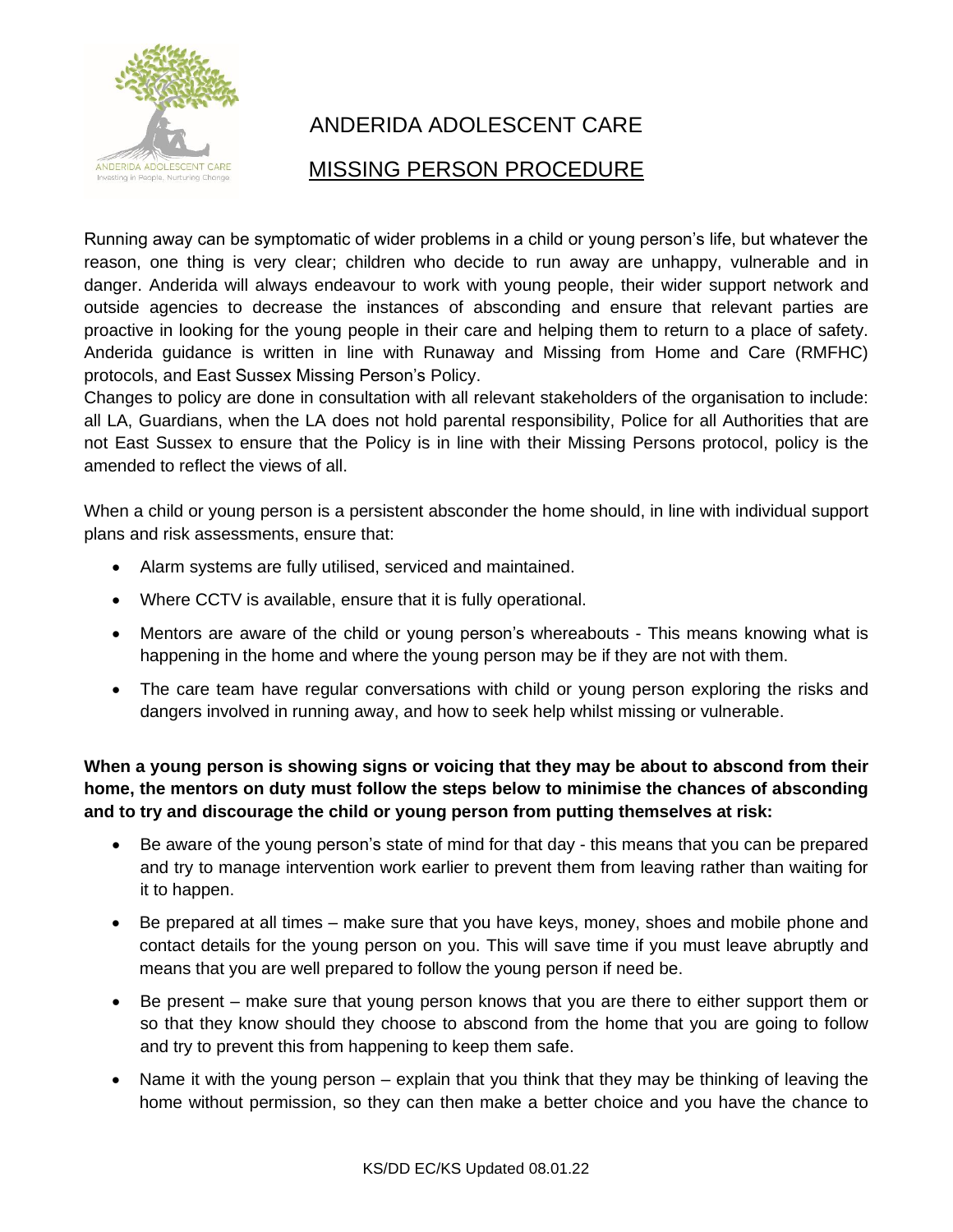talk through their possible actions, risks, consequences allowing them to make an informed decision.

- Sensors/alarms on young person's doors and windows to be activated during the day and the evening.
- Sensors/alarms to be checked daily to make sure they have not been tampered with.
- CCTV Monitors/screens to always remain on.
- Mentors to be positioned around the home to avoid all being in one place at any given time e.g., placed in one room such as the office (Covid procedures in place should be creating a natural divide).

## **Mentors must know where the young person is and make sure that they know if the young person is in their bedroom by checking in with them.**

- Mentors are to make sure they check in with the young people throughout the day, this to include knocking the young people from 9am school days and 10am weekend and then hourly if they are in their bedrooms.
- If the young person does not respond, after knocking on their bedroom door every 10 minutes, you must make sure they are in their room after 30 minutes, you must give them a warning that you will enter their room if they do not verbally answer you.
- If getting no response mentors need to make sure the young person is in their bedroom by 10am.
- Any movement of a YP during the night noticed by a mentor; mentor to check in e.g., "heard you were up just wanted to check in".

## **If a young person is missing from the home or absent without permission, the following procedure must be followed:**

- Record immediately what they were wearing and anything they may have had in their possession as this may be very helpful information in finding/identifying them or defining how at risk they are and the intended length of absence. Try to contact the young person and probe for details as to their whereabouts and safety.
- There should already be an agreed level of vulnerability defined between Anderida and the responsible local authority and this information will be relayed in each young person's risk assessment and support plan. This will help inform you if the young person is missing or absent without permission the knowledge you have of the young person's whereabouts and what lead up to their absence will also be an important factor to consider. If you are unsure, consult your manager or the on-call manager.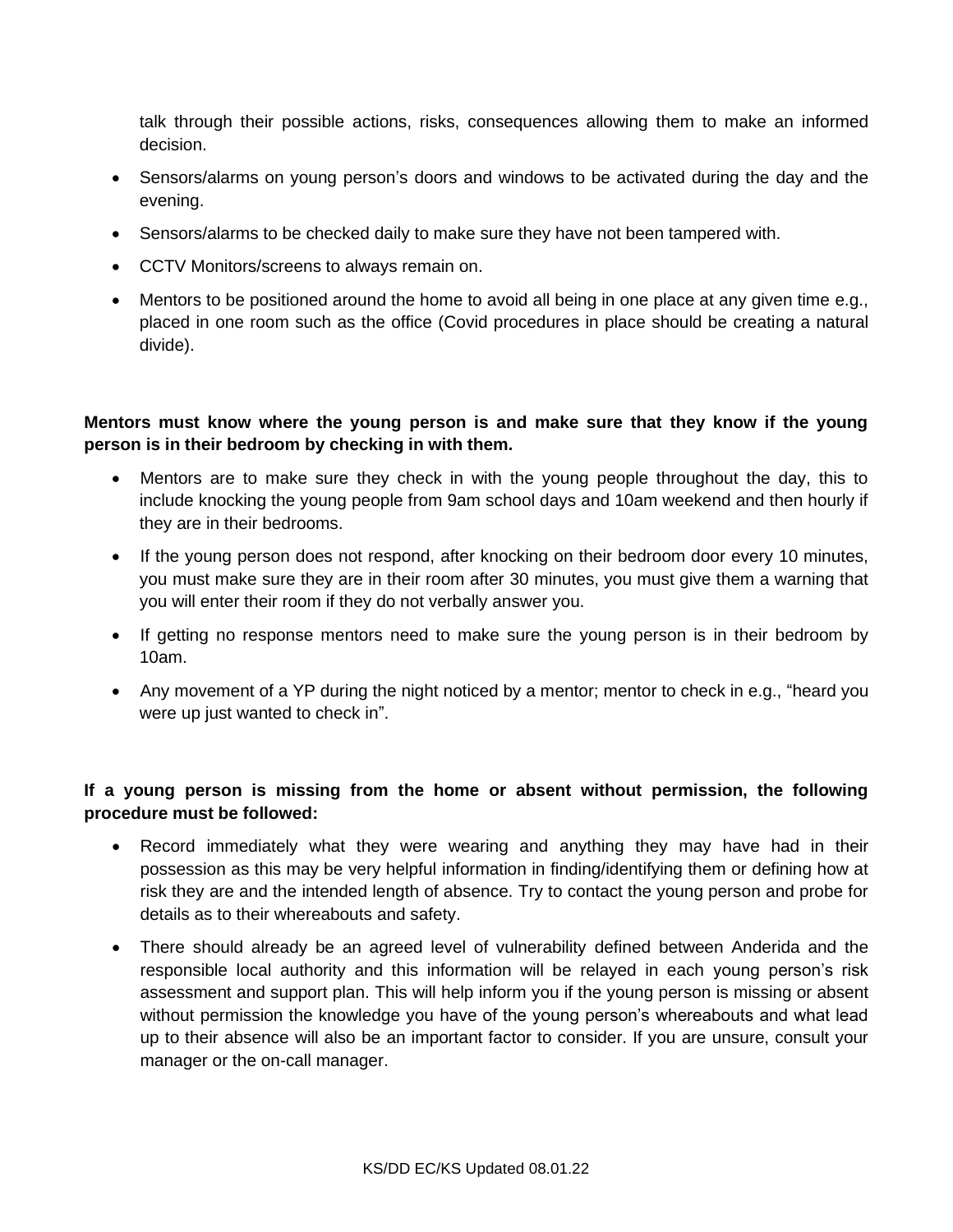#### **The police define missing and absent as:**

- **Missing:** *Anyone whose whereabouts cannot be established and where the circumstances are out of character or the context suggests the person may be the subject of crime or at risk of harm to themselves or another.*
- **Absent:** *A person not at a place where they are expected or required to be.*
- Phone the police on the non-emergency number and inform them if the young person is missing or absent without permission. You may also upgrade a young person from absent without permission to a missing person.
- If the police do not agree with Anderida's assessment of the situation e.g. 'missing person' please speak to the manager or the on-call manager for advice on the young person's status. Then, if necessary, liaise with the local authority for further guidance.

## **You should expect the following from the police:**

*Persons reporting an 'absent' or 'missing' person should be informed of the risk classification, the justification for it and the police action that can be expected as a result. The method and frequency of contact for updates should be agreed and the informant must be provided with the STORM serial number.*

*Even on occasions where there is little progress to report, regular updates are a key element of managing expectations and providing reassurance. Where appropriate a nominated point of contact should be considered.*

- Phone the young person's social worker and let them know that the young person is missing and the subsequent action you have taken. After 17.00pm ring the Local Authority's OOH and leave a message for the social worker. Phone the young person's significant others (if their involvement with the young person is appropriate) and inform them.
- Ensure that all the calls are logged, fill in an incident form in the care plan and cross reference this paperwork to all daily recordings. Staff must record important details in the incident form, such as what the young person was wearing, if they took a bag, if they had cash, their demeanour, behaviour out of character, signs of coercion, internet activity prior to leaving, and all questions about the circumstances around their absence covered in the police risk assessment document attached.
- If the young person going missing is of serious concern it must be considered whether a notification to Ofsted needs to be completed. There is a section for this on the incident form. Please consult with your manager if you believe this to be the case.
- Anderida staff should do a room search of the young person's room and fill out the appropriate paperwork. Ideally two staff should do this together but if you are working 1-1 it may be necessary to undertake this alone. This should be done before the police arrive. Staff are looking for any information which can help in finding the young person. Inform the police when they arrive that you have done a room search and what, if anything, you found.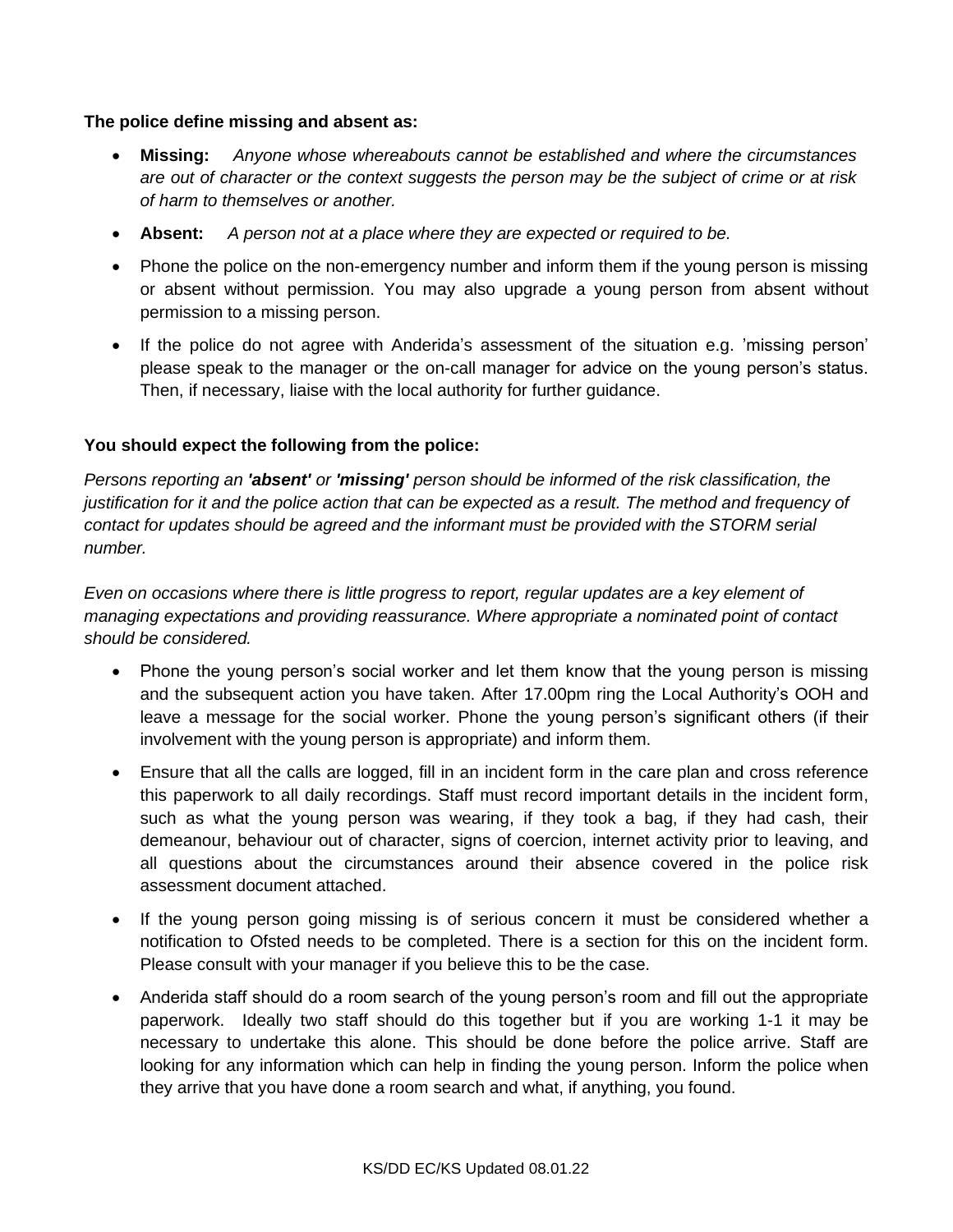- The police will arrive at some point to fill in a missing persons report. You will need the young person's file and the incident report to give them all the information they need. The police will also search the young person's room for any information which may be helpful.
- Anderida staff should also be pro-active in looking for young people where practicable. They will do this by phoning known associates, looking in areas and going to addresses that the young person frequents and recording all activities/outcomes on an incident log. This should enable the care team to gather valuable information that can be passed on to the police. Where a young person is missing in their home area staff should use the support of family, significant others to look for the missing child as they will know the area better than them.
- Staff to befriend any known friends and associates, also to go to known 'hangouts' introducing themselves to young people i.e., skate parks etc. leaving contact details for the home. (see Tailing Policy)

## **Anderida staff should also encourage the young person's return by:**

- Communicating verbally and electronically regularly. These communications should include warm messages about our concerns for the young person and desire for them to return. These messages can also be communicated through others the young person may be in touch with. Staff can also help communicate the concern of others who the young people have attachments to, e.g. parents, siblings, friends.
- Young people have an NVR supporters' group in place, mentors to instigate campaign messages through the email/whatsapp 'round robin' systems in place.
- Staff should make it clear that they are always prepared to listen to the young person.
- Arranging to meet the young person even if they are not prepared to return to the home, this can be for a coffee or bite to eat – in these instances though you must be honest with the young person and we will be updating the police around the contact.

#### **When a young person returns from a period of being missing, staff must:**

- Always welcome the young person home in the first instance. Attempt to ascertain where the young person has been and how they are feeling. The young person may be upset and in need of support, they could also be in need of care (food, warmth, etc.) or medical attention. Mentors should also ask the young person if they have come to any harm whilst missing.
- Inform the police.
- Inform social worker or out of hours if this is out of office times
- Significant others who are actively involved in the young person care e.g. family.
- The police will then arrange to visit and conduct a 'return welfare interview'. It is important that this interview is carried out. If this interview does not take place, please phone the police and remind them that they need to visit the young person to do this interview.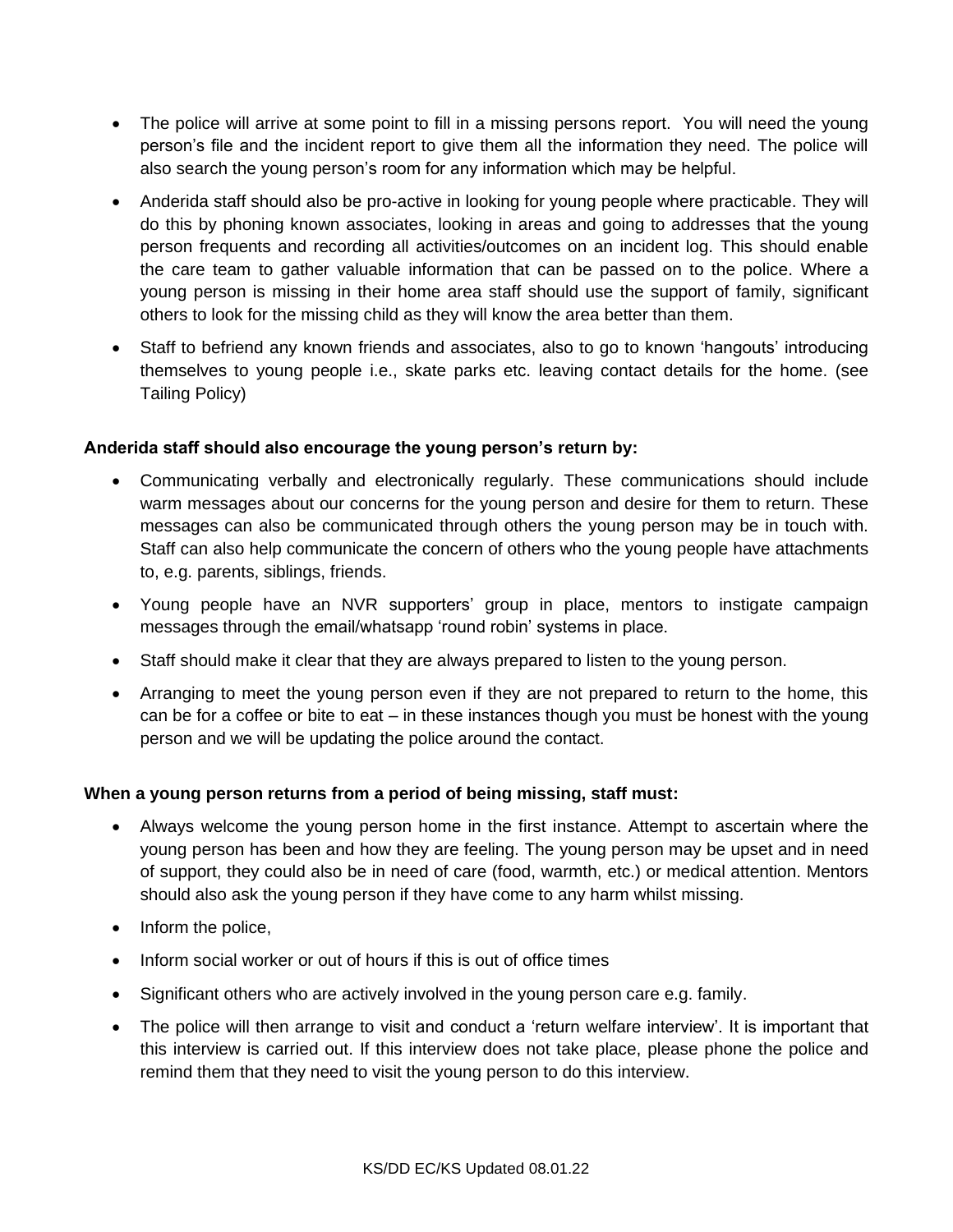- The 'return interview' should be considered a key part of the police response in all cases, and especially in relation to vulnerable adults and children. It should not be viewed or conducted as merely a routine administrative task. During the return interview process, it is crucial that officers consider the wider safeguarding issues that may be present, not only during the missing episode but in relation to the environment that the missing person is returning or being returned to. This is relevant to all missing people but particularly relevant to children and vulnerable adults. If mentors have any concerns that the interview has not been conducted in line with the above, they should record this in the incident report, and it can then be passed onto the Missing Person's Team.
- It is a legal requirement for a return from missing interview to happen. Where the social worker is not able to undertake this interview, this can be carried out by Catherine Nightingale who acts on behalf of the Local Authorities as an independent visitor to undertake return from missing interviews. All staff are able to refer to Catherine.
- Consideration should be given as to whether the missing episode is a potential indicator of abuse or neglect which may be occurring at the place from which the missing person removed themselves. It is each officer's responsibility to ensure that they are satisfied the place to which a missing person is being returned is both appropriate to their individual needs and poses no risk of significant harm. If an officer has concerns which require an immediate response (either singularly or within the multi-agency framework) they should seek advice from their Child Protection Team
- Mentors should let the police know if they have any additional concerns about the young person's safety or whereabouts whilst missing, prior to the police doing a debrief/return interview as this will enable the police to probe around areas of concern.
- If the young person is repeatedly running away or missing for a sustained period an urgent strategy meeting between the police, Anderida, the local authority and appropriate significant others should be organised. Anderida should be instrumental in consulting with the local authority to convene this.
- This would involve the Police Missing Person's Coordinator, whose role it is to gather intelligence and identify preventative measures, rather than to undertake investigation, and will encompass:
- The use of intelligence to identify those at most risk of harm.
- The sharing of information with partner agencies to protect the most vulnerable.
- Providing a link between missing person investigations and other investigations, such as child/domestic abuse and sexual offences
- All actions following the young person's return should also be noted in the incident form.
- Young people who regularly 'go missing from care' should have robust support plan and risk assessment around this area and all strategies should be regularly reviewed with the young person in addition to being reviewed at professional multi-disciplinary meetings/strategy meetings.